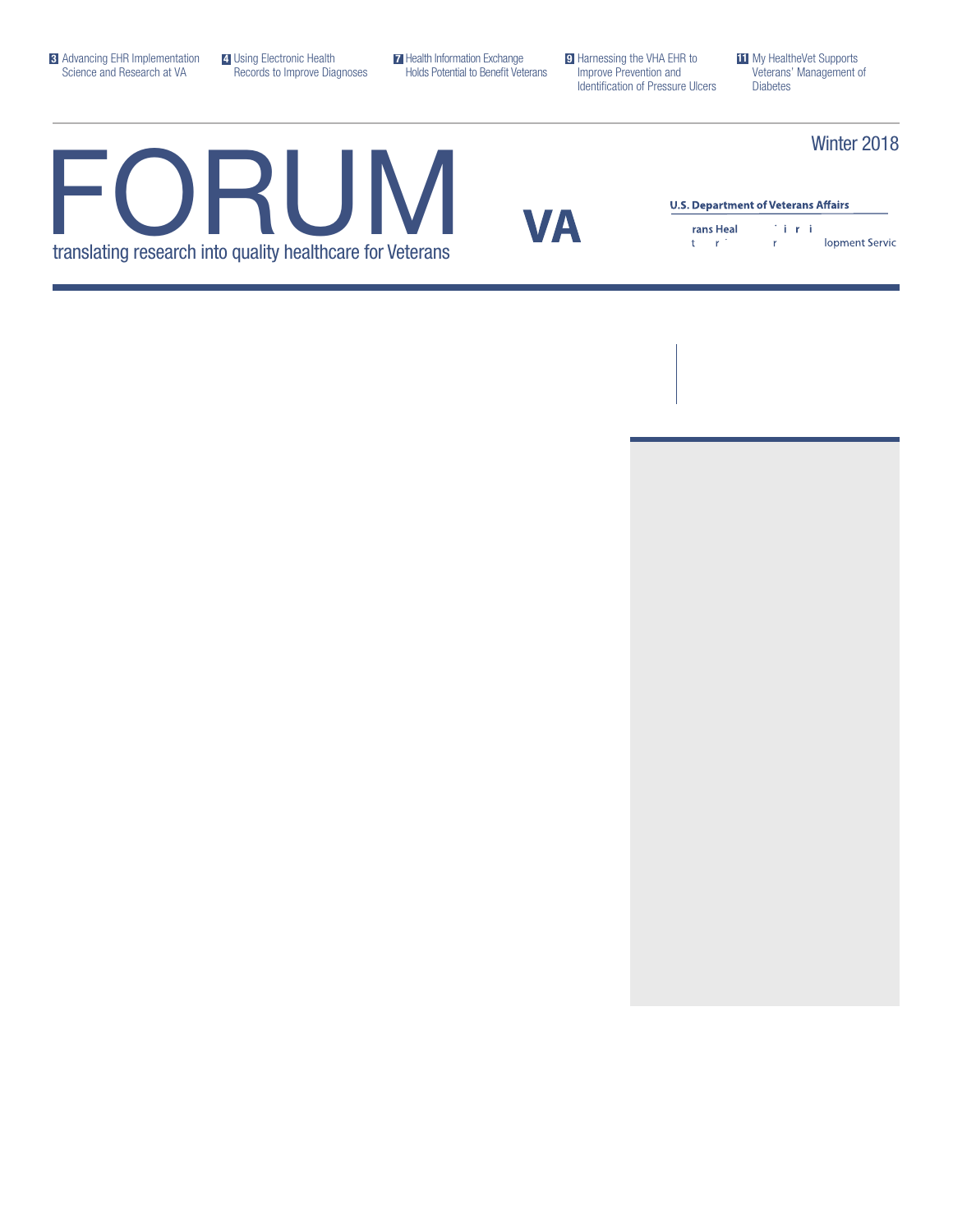

computer rather than building real relationships with their patients.<br>
Not coincidentally, burnout rates among physicians are at worrisome<br>
levels. Yet at the same time, it is only through the EHR's ability to<br>
capture sta

Gawande cites experts who have documented the inevitable progression building value for the Cerner platform. of computer systems: they often begin as small, homegrown tools built<br>to solve very specific tasks efficiently, but as they succeed they grow David Atkins, MD, MPH, Director, HSR&D to serve larger audiences with more diverse needs. This growth brings<br>with it a need to control the level of variation across the system, bringing<br>The New Yorker, November 12, 2018, p. 62-73. bureaucratic change control processes that squelch the innovation and

a much larger set of tasks across multiple different data systems. deploy useful new tools and advances across a national system. This made moving the VA to a new EHR system necessary. **DIRECTOR'S LETTER**<br>customization that made the original tools so useful. This was the exact<br>conflict that played out in the evolution of VA's Computerized Patient In the November 12 edition of *The New Yorker*,<br>
Atul Gawande writes insightfully about the<br>
cond System (CPRS). It began as a locally grown program designed<br>
conflicting effects of the electronic health record<br>
conflictin

Gawande A. "The Upgrade: Why Doctors Hate their Computers,"

the VA environment. These include how the EHR can most effectively facilitate clinical management, shared decision making, efficiency, and safety through improved usability, interoperability to facilitate crossinstitutional and community-based care, automation of surveillance and risk prediction, population management, telehealth, capture of patient-generated data, and the support of Veterans' preferences for care. There are many more topics! No one reading this article could run out of important ideas to pursue in an entire career.

#### How

Implementation of EHR innovations has always required numerous steps in VA and elsewhere. We need approvals—sometimes local, regional, and national—and people who can do the work, not to mention training, monitoring, safety assessments, etc. We will still need those basic elements in a Cerner or

other commercial EHR environment. Cerner's presence in VA might make aspects of technical development more challenging, since VA can't get "inside the box" easily or quickly (but were we doing that anyway?). Our hope is that VA will help the HSR&D community work with Cerner to extract data for detailed retrospective studies and to design, implement, and test aspects of the EHR system prospectively. Fortunately, Cerner's system actually contains certain tools to facilitate research. In addition, modular and interoperable applications, such as through technologies like Fast Healthcare Interoperability Resources, hold promise for development and study in conjunction with modern EHR systems.

#### Where

Where are the best places to study the EHR? Everywhere. We need studies of current technologies as well as planned or imagined ones. We need studies in small and large

systems, urban and rural ones, north and south ones, more and less electronic ones. For obvious reasons relating to our confdence in causality and the design of improvements, having *comparison groups* will be a key element of many of the best studies.

#### When

You know, they are just about to start something new at your facility, right? Should you wait for Cerner or (xyz) before getting started? Um, of course not—do not wait—unless you are planning for a very active retirement. The Cerner implementation process is unfolding in stages, starting now, and extending for approximately one decade. My basic approach to engaging in technology is *do not wait for technology*, because it changes constantly. Get started now, learn what we can learn, and do what we can do. "Won't the politics of the Cerner implementation kind of get in my way?" If you receive a paycheck from any organization, then you are involved in a political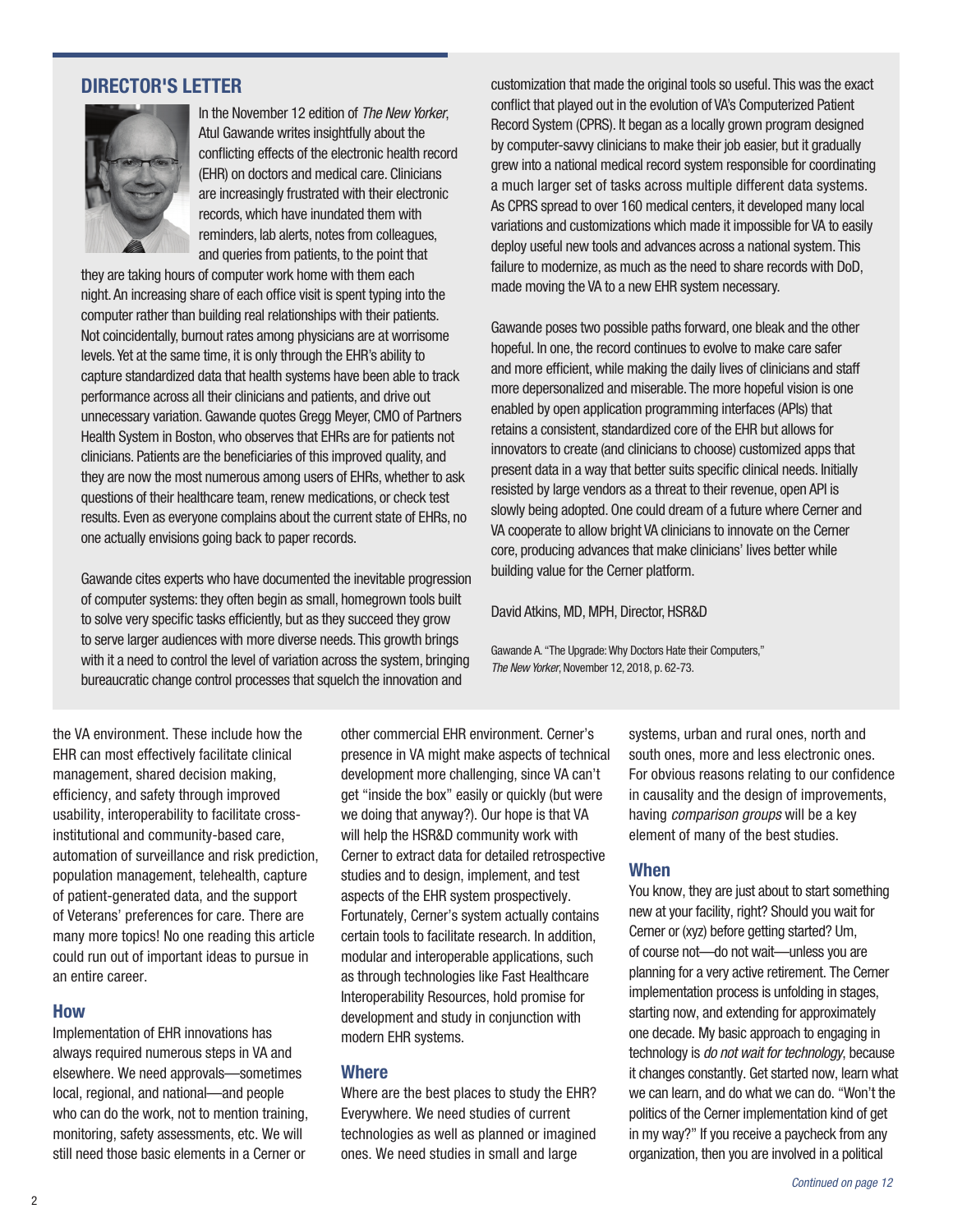## Response to Commentary Advancing EHR Implementation Science and Research at VA

The Veterans Health Administration (VHA) is approaching a health information technology (HIT) crossroads as the organization looks to transition beyond the familiar, reliable, but ultimately limited combination of the Veterans Health Information Systems and Technology Architecture (VistA) and the Computerized Patient Record System (CPRS) to a new, commercial electronic health record (EHR) system developed by an external organization, Cerner Corporation. After years of iterative planning, projects, and initiatives, the nation's largest integrated health care system now faces the daunting task of implementing a new EHR, one that will undeniably be very different than the one its practitioners, researchers, and HIT specialists have adapted and grown accustomed to over many years.

There is no standard blueprint for implementing an EHR system in one hospital, much less a nationwide network of interconnected medical centers and outpatient facilities. The implementation of EHR systems is a complex matter involving a wide range of factors, including organizational structure and culture, technical infrastructure, fnancial resources, and coordination. Installation of EHR systems in hospital settings has produced a growing body of literature on the science of EHR implementation, and researchers in different settings—including but by no means limited to VHA—have applied quantitative and qualitative research methods to better understand aspects of EHR implementation that increase the likelihood of success. What have we learned from this research?

A thorough systematic review, published in  $2014$ ,<sup>1</sup> revealed that the existing literature is diffuse, and with few exceptions published articles generally failed to build on earlier studies to increase the theoretical knowledge on EHR implementation. Nevertheless, the review offers an initial framework of interventions that can help address typical implementation challenges. These interventions, several of which were developed and/or studied within VHA, could be used as a guide for organizations to increase the likelihood of successful EHR implementation. An effort such as the one about to be undertaken at VHA also represents an opportunity to substantially build on the existing knowledge base.

Primarily through its embedded intramural research programs in HSR&D and QUERI, VHA has been able to cultivate an impressive ensemble of informatics health services researchers and implementation scientists across the country with the experience and expertise to support this enormous HIT implementation challenge. VHA can and should utilize this opportunity to connect these research groups with relevant operational partners to design implementation strategies and to create a pipeline of new evidence to support future EHR implementations.

Two key strengths have contributed to the success of the informatics health services and implementation science research programs supported through HSR&D and QUERI, both of which can serve this broad new implementation effort well. The frst is the historically strong grounding of VHA research in theoretical frameworks—the principles, constructs, and concepts of a theory that form the foundation upon which research is constructed and established as credible and generalizable.<sup>2</sup> A significant portion of EHR implementation research has not used a particular theoretical approach to identify and categorize its findings.<sup>1</sup> By partnering with HSR&D and QUERI investigators well-versed in theoretical constructs and frameworks, VHA's upcoming EHR implementation efforts can be designed to be more productive, lead to more useful, actionable, and generalizable knowledge, and further establish VHA investigators as clear leaders in this emerging field.

The second strength is the growing emphasis and necessity within VHA on partnerships between researchers and operational groups. Through these partnerships, researchers are better able to connect with front-line providers, identify the most pressing areas of need for investigation or intervention, and generate fndings that have a greater potential for rapid impact. At the same time, by working together these groups have a better opportunity to set national priorities and establish initiatives.

Michael Rubin, MD, PhD, MS, HSR&D Informatics, Decision-Enhancement, and Analytic Sciences (IDEAS) Center, George E. Whalen VA Medical Center, Salt Lake City, Utah

#### Key Points

- Although the new system promises to modernize the delivery of health care to our nation's Veterans and to bring better integration of Veteran health information across a broader range of systems and agencies, the road from here to there will be long, complex, and challenging.
- As VHA prepares to embark on this challenging, decade-long journey, HSR&D, QUERI, and our corps of informatics and implementation science research experts will provide the leadership, strategy, and guidance needed to ensure a successful transition.

With regard to the transition away from VistA and CPRS, groups within VHA such as the Office of EHR Modernization (OEHRM), working with the Department of Defense and Cerner Corporation, offer opportunities for researchers to collaborate with key groups to help establish implementation goals and priorities. Working together, they can contribute to new solutions and services and ensure that the new EHR implementation not only continues to support research needs, but also supports investigations that can take advantage of the more sophisticated computing environment.

Through the application of rigorous quantitative and qualitative methodologies, grounded in strong theoretical frameworks of informatics and implementation science, a research-operations collaboration can drive the EHR transition in ways that generate a profusion of new knowledge, advance the science, and guide ensuing installations. Further, this collaboration has the potential to affrm VHA as the leader in the science and practice of EHR implementation.

- 1. Boonstra et al. "Implementing Electronic Health Records in Hospitals: a Systematic Literature Review," *BMC Health Services Research* 2014; 14:370.
- 2. Adom, Dickson & Hussein, Emad & Joe, Adu--Agyem. "Theoretical and Conceptual Framework: Mandatory Ingredients of a Quality Research," *International Journal of Scientifc Research* 2018; 7:438-441.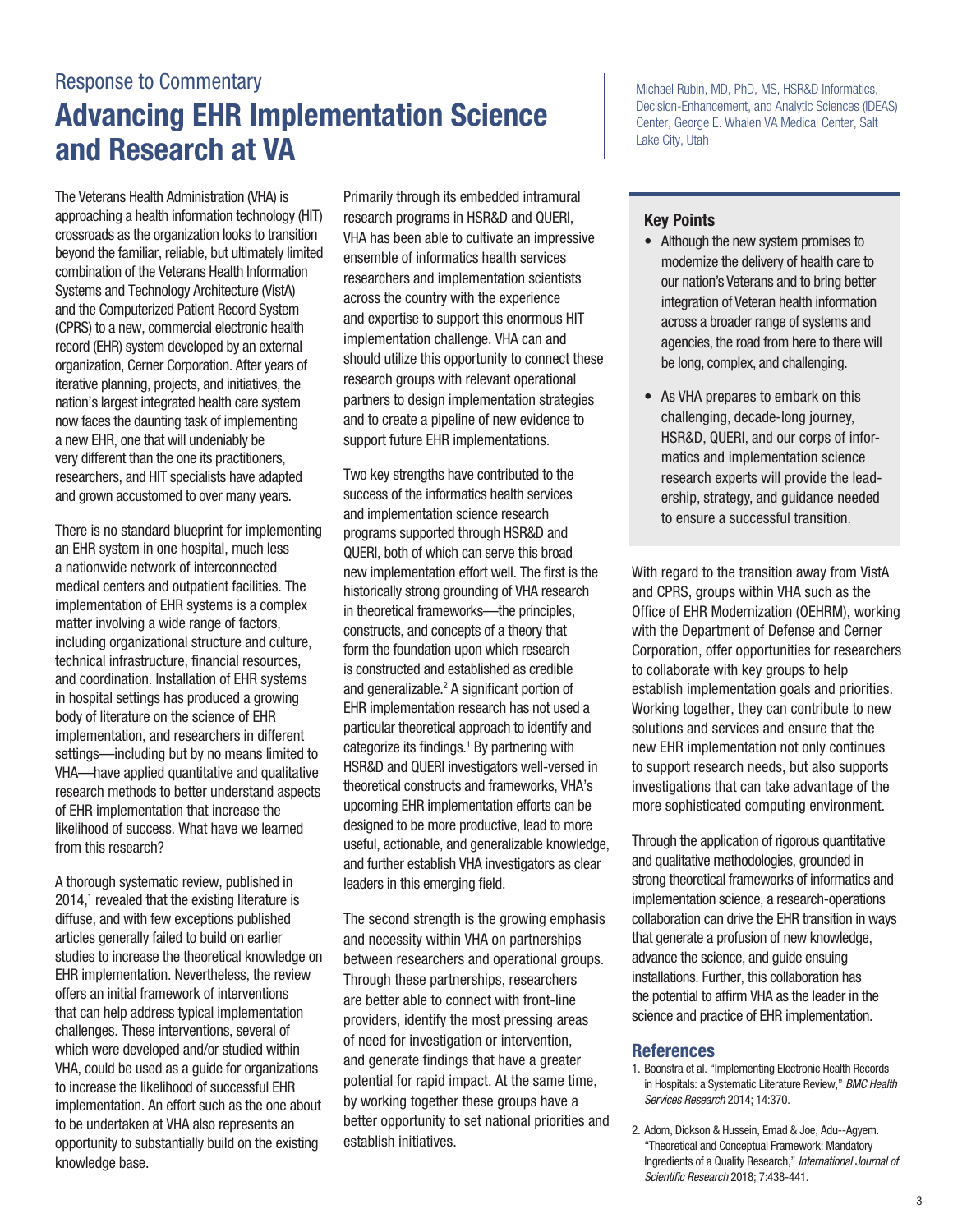### Research Highlight

# Using Electronic Health Records to Improve Diagnoses

The National Academy of Medicine highlights the harmful effects of diagnostic errors in their report, *Improving Diagnosis in Health Care*. The report defnes diagnostic error as "the failure to a) establish an accurate and timely explanation of the patient's health problem(s), or b) communicate that explanation to the patient." Without timely and accurate explanations of their health problems, patients will not receive the treatment they need when they need it.

We previously estimated that diagnostic errors affect 12 million U.S. adults per year (or approximately 1 in 20 adults) in outpatient settings alone.<sup>1</sup> This extrapolates to an estimate that at least 1 million Veterans could experience diagnostic errors every year. This figure is likely an underestimate because Veterans may be disproportionately affected by diagnostic errors due to the presence of more medical conditions.

Both cognitive processes related to diagnostic decision making and systems issues are targets for improvement, but the interplay between physician cognition and technology (as depicted in Figure 1) is particularly challenging and poorly understood. This interplay is the focus of this brief. Health information technology, especially electronic health records (EHRs), offers solutions for improving diagnosis by helping to overcome or minimize human limitations. For example, EHRs can give quicker access to both patient data and reference information; facilitate documentation through the use of templates; ensure coordination, continuity of care, and reliable follow-up; and provide decision support.2,3

However, EHRs have also fundamentally transformed the way physicians do their work. Evidence from physician interviews suggests that EHR use might worsen cognitive performance, for example, by diverting attention away from the primary task of diagnosis, making information access burdensome, reducing attention to detail, worsening situation awareness, degrading communication, and requiring the input of overly comprehensive and fragmented pieces of information instead of richly organized narratives made of noteworthy information.

The reality is that most EHRs were developed as billing agents and physician attention is often diverted away from making diagnoses as physicians spend substantial time documenting for reimbursement purposes. Documentation requirements lead to copying and pasting, and the ease by which information can be easily entered and transferred in the EHR could lead to superfuous information. Clinicians experience consequences of information overload, sometimes leading them to miss abnormal test results or critical clinical findings in the EHR. Additionally, the way information is displayed across EHRs is not standardized, and some EHRs make tracking of information over time difficult. Overall, there is less time spent with patients at the bedside, which has also possibly led to the decay of bedside diagnostic skills.

Making accurate diagnoses in the EHR environment might also depend on *how*  clinicians use the EHR for diagnosis. Variation in EHR use patterns may occur from physician to physician and by clinical experience. For example, we might expect to see variation in the breadth or depth of search for diagnostic data such as historical lab values, in the use of templates and copy or paste functions, or in the creation of tabular versus graphical displays to assess trends in lab results. We thus hypothesize that *how* physicians use the EHR is also a key factor in understanding and reducing diagnostic error. Identifying patterns of EHR use that facilitate accurate diagnosis may enable us to develop future interventions to improve diagnostic decision making using the EHR.

Ashley N.D. Meyer, PhD, and Hardeep Singh, MD, MPH, HSR&D Center for Innovations in Quality, Effectiveness, and Safety (IQuESt), Michael E. DeBakey VA Medical Center, Houston, Texas

#### Key Points

- Health information technology, especially EHRs, has the potential to improve diagnosis by offering quicker access to patient data and reference information.
- Much remains to be understood about how the work of physicians has been transformed by EHRs, and particularly the impact of EHRs on diagnostic processes.
- VA's upcoming EHR transition will further affect diagnostic processes.

Much remains to be understood about how physicians' work has been transformed by EHRs and the ramifcations of that transformation on diagnosis. VA's upcoming EHR transition will further impact the diagnostic process, necessitating a rigorous examination of this area. A better exploration of these issues can guide implementation of effective interventions in health services delivery, ultimately improving diagnosis in the EHR environment.

In a newly funded HSR&D career development award, we will embark on a multi-year research project to understand how physicians use the EHR to diagnose patients and how we can improve EHR use to improve diagnosis for Veterans. Themes included will be EHR documentation, information overload, information seeking, metacognition (thinking about one's thinking), situation awareness, and other factors that might play key roles in diagnostic error. We will use Naturalistic Decision Making (NDM) methods and simulation to examine how physicians use the EHR as they diagnose standardized patients. NDM involves the study of cognition in natural settings,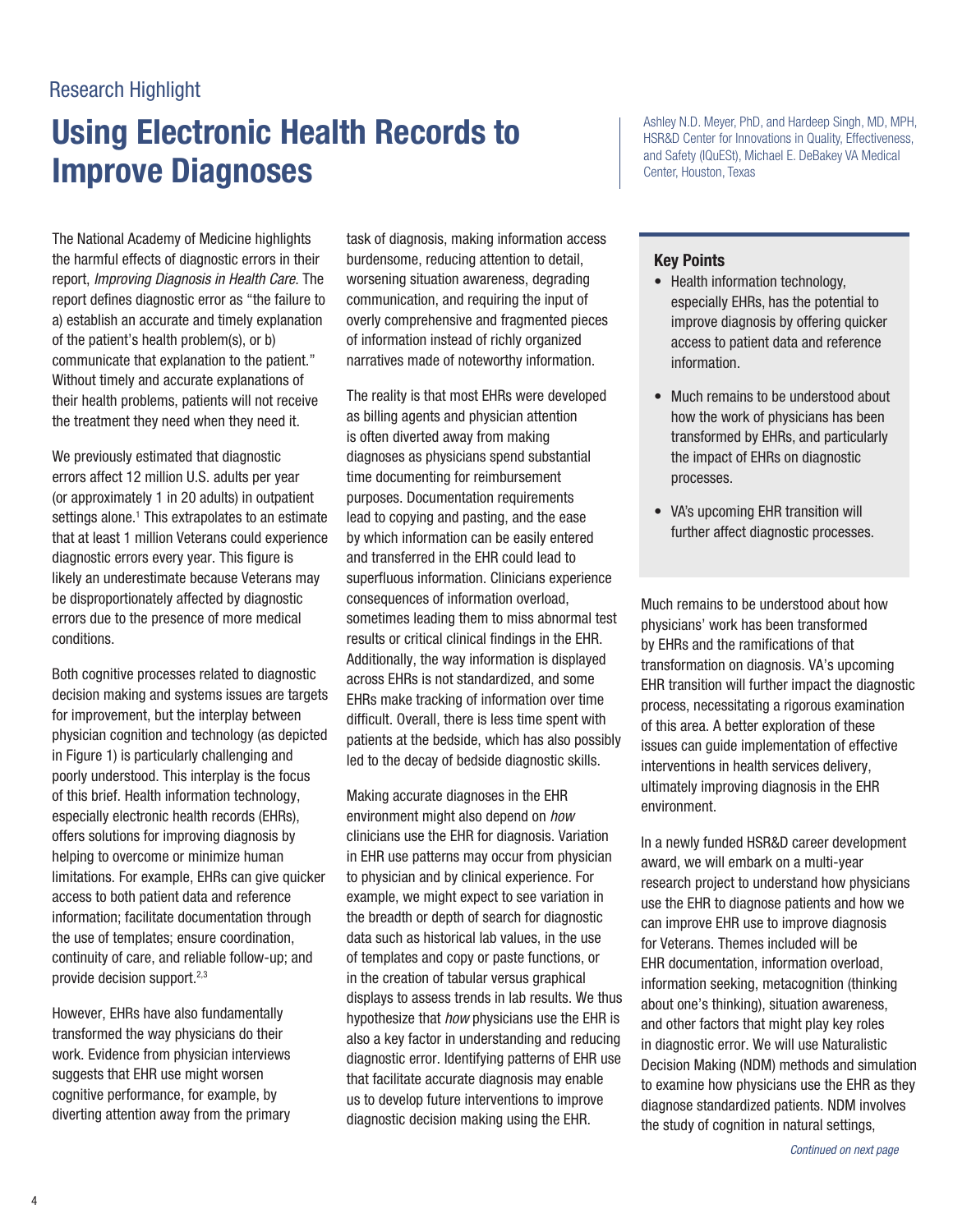especially cognition performed in dynamic conditions with time pressure, uncertainty, organizational constraints, and high stakes (in contrast to tightly controlled, experimental studies performed in a laboratory).

Our research will examine diagnostic decision making in a more naturalistic environment, taking into consideration both contextual and patient-related issues using NDM methods, while also allowing us to examine cognition during diagnostic decision making in a relatively controlled setting. We will then observe physician behaviors inside and outside of the EHR (for example, actions taken navigating the EHR, but also actions taken outside of the

EHR, such as talking to patients). During this time, we will collect time and motion data, from which we can identify patterns of EHR use related to diagnostic accuracy. This information could be used to generate new knowledge on how to provide feedback to physicians about ways to better incorporate the EHR into their diagnostic decision making in order to improve diagnostic accuracy for the Veterans they treat.

While EHRs promise quicker access to information, along with improved coordination and continuity of care, understanding their potential pitfalls and how we can overcome them is necessary to improve diagnosis. We consider this one of the most timely and

exciting opportunities for health services researchers.

#### References

- 1. Singh H, Meyer AN, Thomas EJ. "The Frequency of Diagnostic Errors in Outpatient Care: Estimations from Three Large Observational Studies Involving US Adult Populations," *BMJ Quality & Safety* 2014; 23(9):727-31.
- 2. Graber ML, Byrne C, Johnston D. "The Impact of Electronic Health Records on Diagnosis," *Diagnosis (Berl).* 2017; 4(4):211-23.
- 3. El-Kareh R, Hasan O, Schiff GD. "Use of Health Information Technology to Reduce Diagnostic Errors," *BMJ Quality & Safety* 2013; 22(Suppl 2):ii40-ii51.

#### Figure 1. The Interplay between Physician Cognition and EHRs



Adapted from National Academy of Medicine Report, Improving Diagnosis in Health Care, 2015.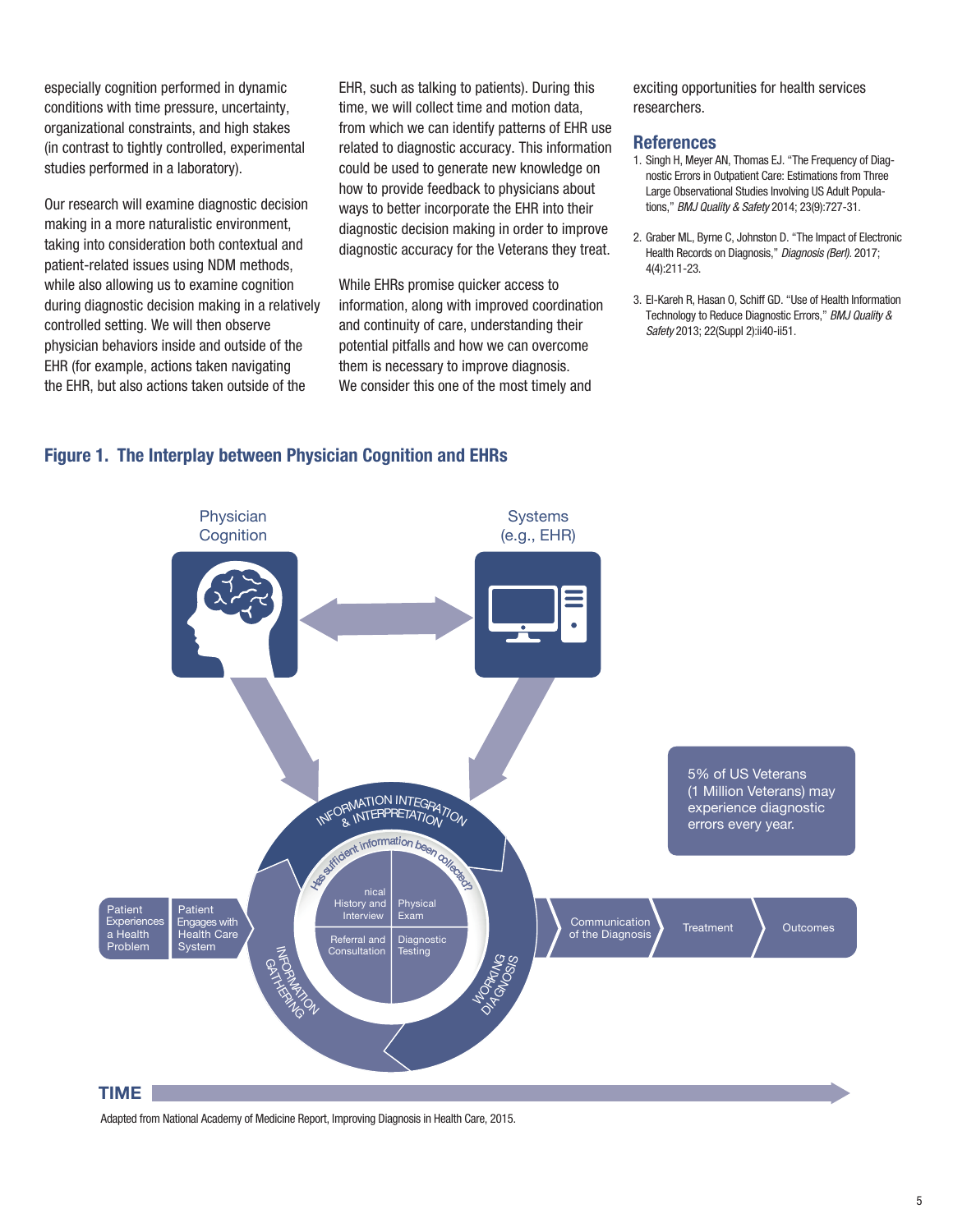### Research Highlight

# Electronic Health Record Modernization | James L. Breeling, MD, Director, **Comes to VA Research Comes to VA Research Development, Washington, DC**

In June 2018, VA announced a contract with Cerner Corporation to bring the Cerner electronic health record system onboard as the replacement for CPRS/VISTA (the legacy VA electronic health record system—CPRS stands for Computerized Patient Record System and VISTA stands for Veterans Integrated System Technology Architecture). This effort will involve a large scale cultural transformation as well as business process transformation for one of the largest healthcare systems in the United States. This transformation will assist VA in its dual goals of interoperability with the Department of Defense (DoD) and with many private sector healthcare systems (since Cerner complies with modern data exchange standards as well as hosts the CommonWell Health Alliance - Health Information Exchange network).

For VA research, the Electronic Health Record Modernization (EHRM) effort offers several opportunities. First, Cerner hosts a robust data warehouse platform (HealtheIntent) that represents a significant technology upgrade from existing Corporate Data Warehouse (CDW) hardware platforms. Unlike the CDW, the HealtheIntent platform can host data from outside sources, from patient generated data (patient portal), payers, outside pharmacies, and wearable devices (Figure 1).

Additionally, the Cerner contract provides VA research with PowerTrials as part of Cerner Millennium (the main EHR replacement for CPRS/VISTA). PowerTrials provides a cohort • EHR Councils complete a • EHR Councils and governance<br>
qualification tool based on the characteristics due diligence review of boards are made up of VACO. qualification tool based on the characteristics due diligence review of boards are made up of VACO,<br>
of potential ctudy potients and ollows a clinical workflows of potential study patients and allows a clinical trial team to 'qualify' potential subjects for recruitment and enrollment. The same state and facilitate workflows to

The governance of this massive project is being<br>
handled at the Secretary-VA level. The EHRM<br>
The VISN configuration process<br>
The VISN configuration process<br>
The VISN configuration process<br>
Local<br>
The Visnamic Local<br>
The V the principal VA Central Office program offices into working groups and involves informatics extensive involvement at National, VISN, and Local Levels

teams at the national, regional (VISN -Veterans in the Pacific Northwest and will follow Integrated Service Network), and VA Medical DoD implementations down the coast and Center level (Figure 2). Then across the country. It is expected to

The initial phase of the program (Phase 1) implementation at all VAMCs. involves EHRM implementation at VAMCs

BioInformatics, VHA Office of Research &

take 8 to 10 years to complete the national

#### Figure 1. Cerner Integrates data from many more sources than legacy CPRS/VISTA



Figure 2. The EHRM Process involves VA users at the local, VISN, and National level in an extensive change process

### **Workflow Review Process**

National

VISN

Configured based on national standards

Local Elevates configuration change

The EHRCs review and design workflows at a national level, but the impacts are felt across the enterprise

- Workflows **EXA COUNCILS EXAMPLE EXAMPLE EXAMPLE COUNCILS VALUAT COUNCILS VALUAT COVER** EXAMPLE EVER THE COUNCILS VALUAT COVER TO VISIT VISIT OF VISIT OF THE COUNCILS VALUATED VISIT VISIT OF VISIT OF THE COUNCILS VALUATED V
- VISNs configure workflows the local level

Work˜ow Documentation

- 
- 



- 
- VISN Councils are made up of VISN Leadership and local-level staff

Governance

• Local-levels are made up of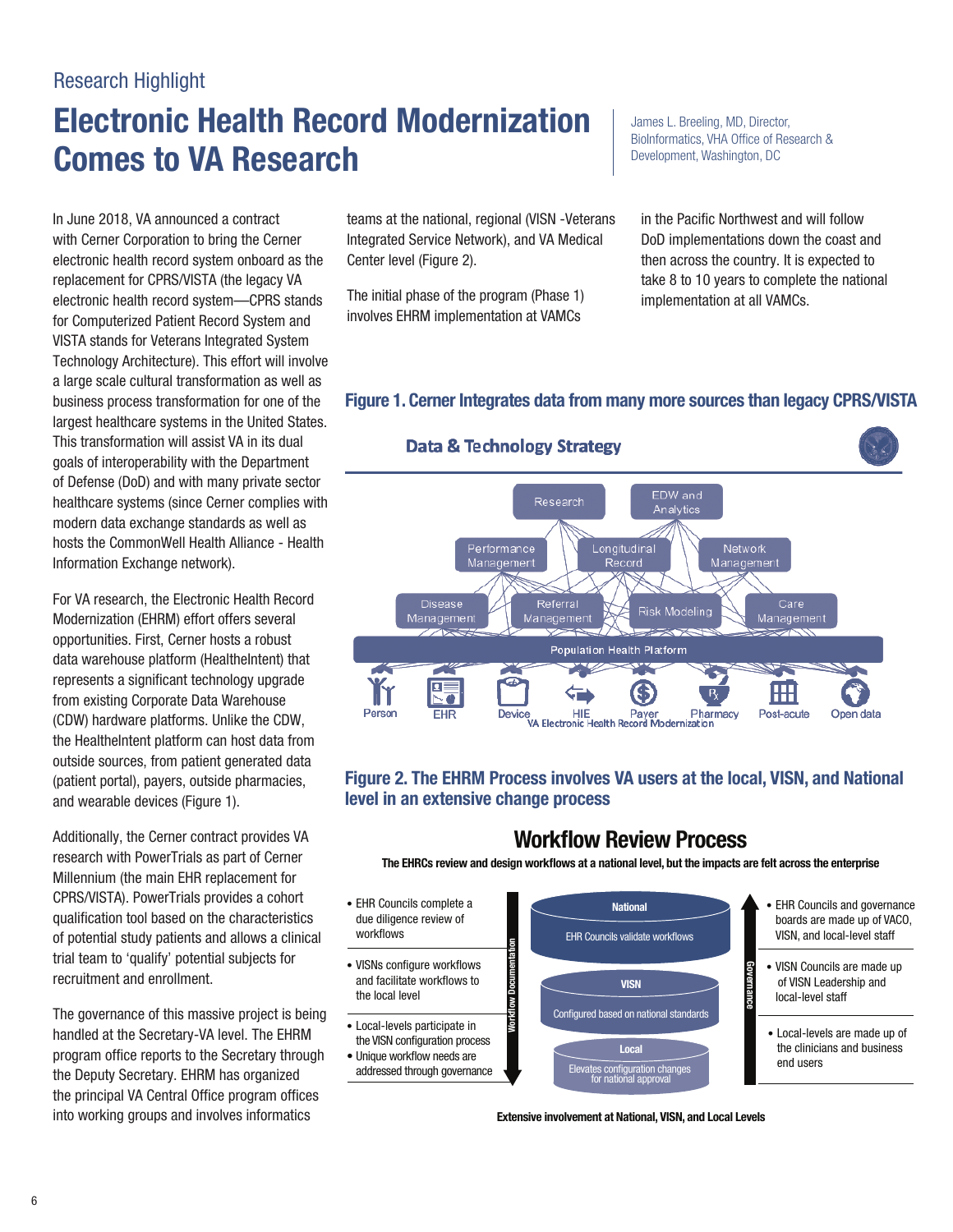### Research Highlight

# Health Information Exchange **Kenneth Boockvar, MD, MS, James J. Peters VA Medical** Holds Potential to Benefit Veterans **For the Richard L. Roudebush VA Medical Center**, Indianapolis, Indiana

A large proportion of Veterans utilize both VA and non-VA providers to address their care needs. Non-VA care is common when Veterans have other insurance and when non-VA care is paid for by VA (i.e., "fee basis"). Non-VA care has expanded because of VA Choice, a program designed to increase access for Veterans who have distance and scheduling barriers. Aside from elective use, Veterans in emergency situations may receive non-VA services for problems that require immediate care at the nearest health facility.

Because of the division between systems and the increasing complexity of healthcare, accurate and timely communication between healthcare personnel is increasingly important for appropriate decision-making, and it is a key research area for informatics. Electronic health information exchange (HIE) has the potential to benefit Veterans by giving providers the information they need in real time to make appropriate decisions, regardless of whether the providers are VA or non-VA and regardless of where the information originates. Access to accurate cross-system information is especially important for providers taking care of high risk patients (e.g., older Veterans or those with advanced or complex conditions).

There are several HIE tools available for VA providers. First, VA's enterprise-wide HIE tool (formerly Vista Web, now Joint Legacy Viewer) contains encounter information from every VA location and the Department of Defense. Second, VA providers nationwide can communicate with each other through the electronic health record, internal secure email, as well as instant messaging tools. These functions, when considered together as a suite of tools, provide a service well beyond the capability of most private sector organizations.

Furthermore, since 2010, VA has partnered with non-VA organizations to provide parallel HIE capabilities that connect VA with non-VA health systems. The Veterans HIE Program [\(https://www.va.gov/VLER/index.](https://www.va.gov/VLER/index) asp), formerly known as the Virtual Lifetime Electronic Record (VLER) Health Program, provides internal and external access to care summaries with information from both VA and non-VA providers. This program includes VA Direct, which enables VA and non-VA organizations to exchange secure messages containing protected health information.

A recent systematic review of high quality research studies demonstrated benefits from HIE such as fewer duplicated procedures and imaging, lower costs, and improved patient safety.<sup>1</sup> However, knowledge gaps exist regarding situations in which HIE is most effective (including the best information delivery and response methods), which outcomes of HIE are most important to Veterans, and how best to overcome barriers to uptake and implementation.

We have conducted VA HSR&D-supported research to help close these knowledge gaps. In a randomized controlled trial at the Bronx VA (IIR 10-146, PI Boockvar), patients admitted to the VA hospital received structured medication reconciliation by a pharmacist with (intervention) or without (control) access to a regional HIE. Patients who received medication reconciliation with non-VA pharmacy insurance data available had more medication discrepancies identifed than those who received usual care (8.0 v. 5.9). In addition, among intervention patients, there were 10 medication discrepancies in 51 patients that would otherwise not have been recognized when pharmacy insurance data were available, and 2 discrepancies in 131 patients when pharmacy insurance data were not available. Our conclusion was that HIE may improve outcomes of VA medication reconciliation but that blocked access to non-VA pharmacy benefit medication information (because of financial charges) halts this effect.<sup>2</sup>

Center, Bronx, New York, and Brian E. Dixon, MPA, PhD,

#### Key Points

Recent and ongoing VA HSR&D-supported research sheds light on situations in which HIE is most effective, and how to overcome barriers to HIE implementation.

- HIE may improve outcomes of VA medication reconciliation, but blocked access to non-VA pharmacy benefit medication information halts this effect.
- Real-time provider notification of non-VA hospital admission or ED visit, when combined with structured geriatric care coordination, may result in reduced hospital utilization and better quality of care.

As a component of research on HIE implementation (IIR 11-058, PI Haggstrom), researchers at the Indianapolis VA examined the characteristics of Veterans who enrolled in the VLER Health program. During its frst year, 12 percent of Veterans who visited the Indianapolis VA enrolled. Medical complexity (e.g., Charlson co-morbidity score  $\geq$  1), greater utilization (e.g., >1 primary care visit), female gender, urban residence, being less than 65 years old, and having co-insurance (e.g., Medicaid, military) were characteristics associated with a greater likelihood of enrollment. Identifying predictors of enrollment could drive efforts within VA to target Veterans who may benefit from greater access to non-VA providers, including female Veterans, older Veterans, and rural Veterans, and guide testing of HIE's benefits.<sup>3</sup>

Because of the high frequency of non-VA inpatient use and the risk of adverse events among older Veterans, improving non-VA to VA hospital transitions among older Veterans is important to achieving improved care across sites. In a new study (IIR 14-049, PI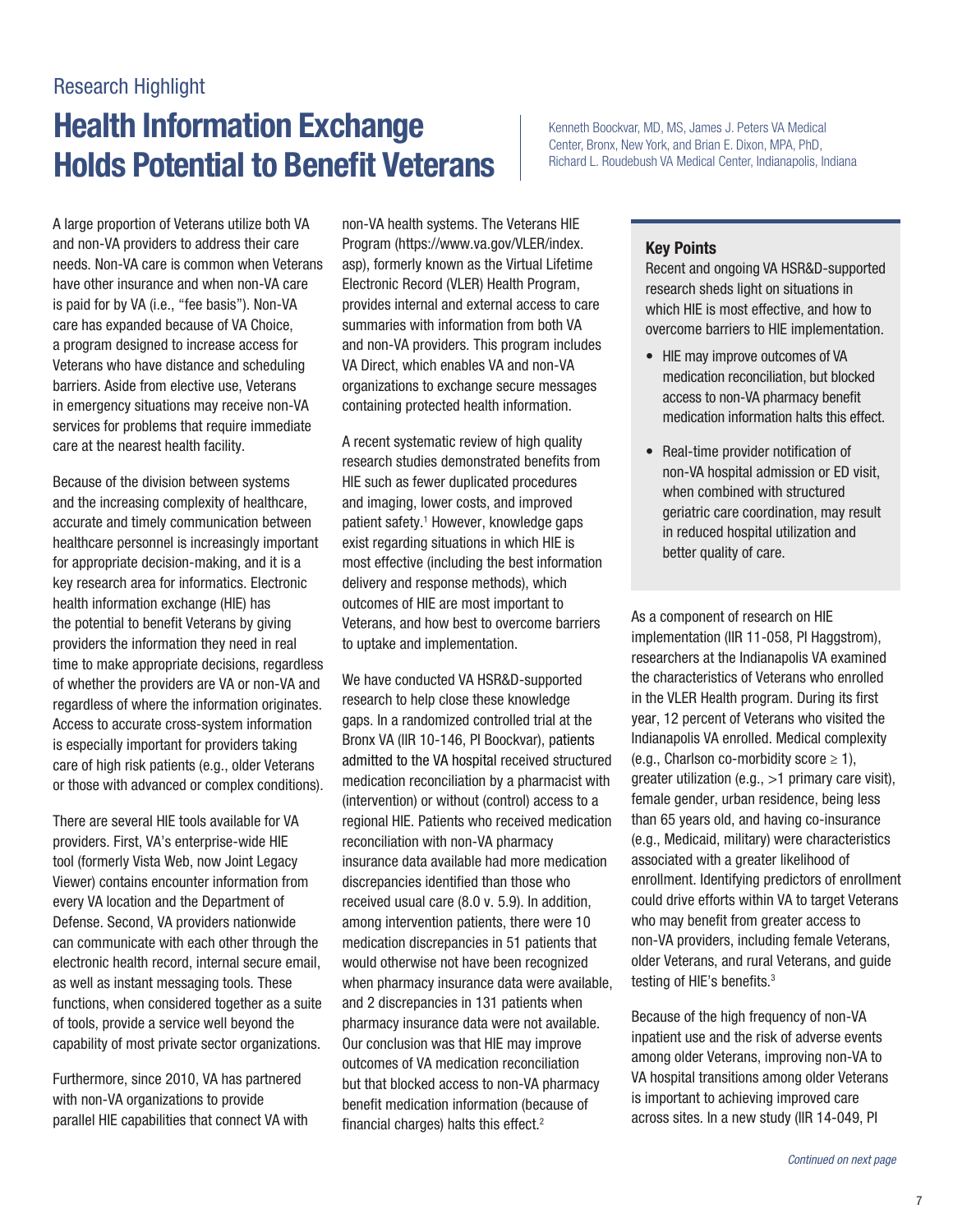#### Figure 1. Technical Infrastructure to Support VA Provider Notifcation of Non-VA Admissions and ED Visits



Boockvar, Co-I Dixon), Bronx and Indianapolis researchers are examining the impact of VA provider HIE notification when older Veterans utilize non-VA inpatient or emergency department (ED) services, and comparing approaches to responding to this notifcation. Each VA study site has a relationship with a well-functioning regional HIE network that can provide real-time notification of non-VA encounters. The study will provide real-time VA provider notification of non-VA hospital admission or ED visit (Figure 1) followed by post-hospital geriatrics care coordination for older Veterans, as compared to groups receiving usual care and notification alone (without geriatrics care coordination). As of August 2018, we have enrolled 551 patients who have experienced 167 eligible non-VA encounters. We hypothesize that notifcation and structured geriatric care coordination will result in reduced hospital utilization (primary outcome) and better quality of care compared

to notifcation alone. We are also conducting semi-structured interviews with Veterans, VA providers, and non-VA providers. Findings will identify opportunities for improvement and inform future implementation.

In summary, dual system care exposes Veterans to the risk of adverse events due to the lack of communication between providers, and inpatient-to-outpatient transitions are particularly risky for older Veterans. If HIE notifcation followed by a structured geriatric care coordination intervention is shown to be effective, it could be integrated into services provided by PACT teams, Home Based Primary Care (HBPC), and/or telehealth and care coordination programs. HIE between VA and non-VA healthcare providers has gained salience as a result of the Veterans Choice Act of 2014 and MISSION Act of 2018, which have expanded Veterans' access to non-VA care. VA providers, including primary care providers,

specialists, hospitalists, care coordinators, and nurses will see the direct relevance of this research to their practice. Providers and health systems outside of VA may apply our research findings to development and refinement of their care delivery models.

- 1. Menachemi N, Rahurkar S, Harle CA, Vest JR. "The Benefits of Health Information Exchange: An Updated Systematic Review," *Journal of the American Medical Informatics Association* September 1, 2018;25(9):1259-65.
- 2. Boockvar KS, Ho W, Pruskowski J, et al. "Effect of Health Information Exchange on Recognition of Medication Discrepancies is Interrupted When Data Charges are Introduced: Results of a Cluster-randomized Controlled Trial," *Journal of the American Medical Informatics Association*  2017; 24(6):1095-101.
- 3. Dixon BE, Ofner S, Perkins SM, et al. "Which Veterans Enroll in a VA Health Information Exchange Program?" *Journal of the American Medical Informatics Association*  2017; 24(1):96-105.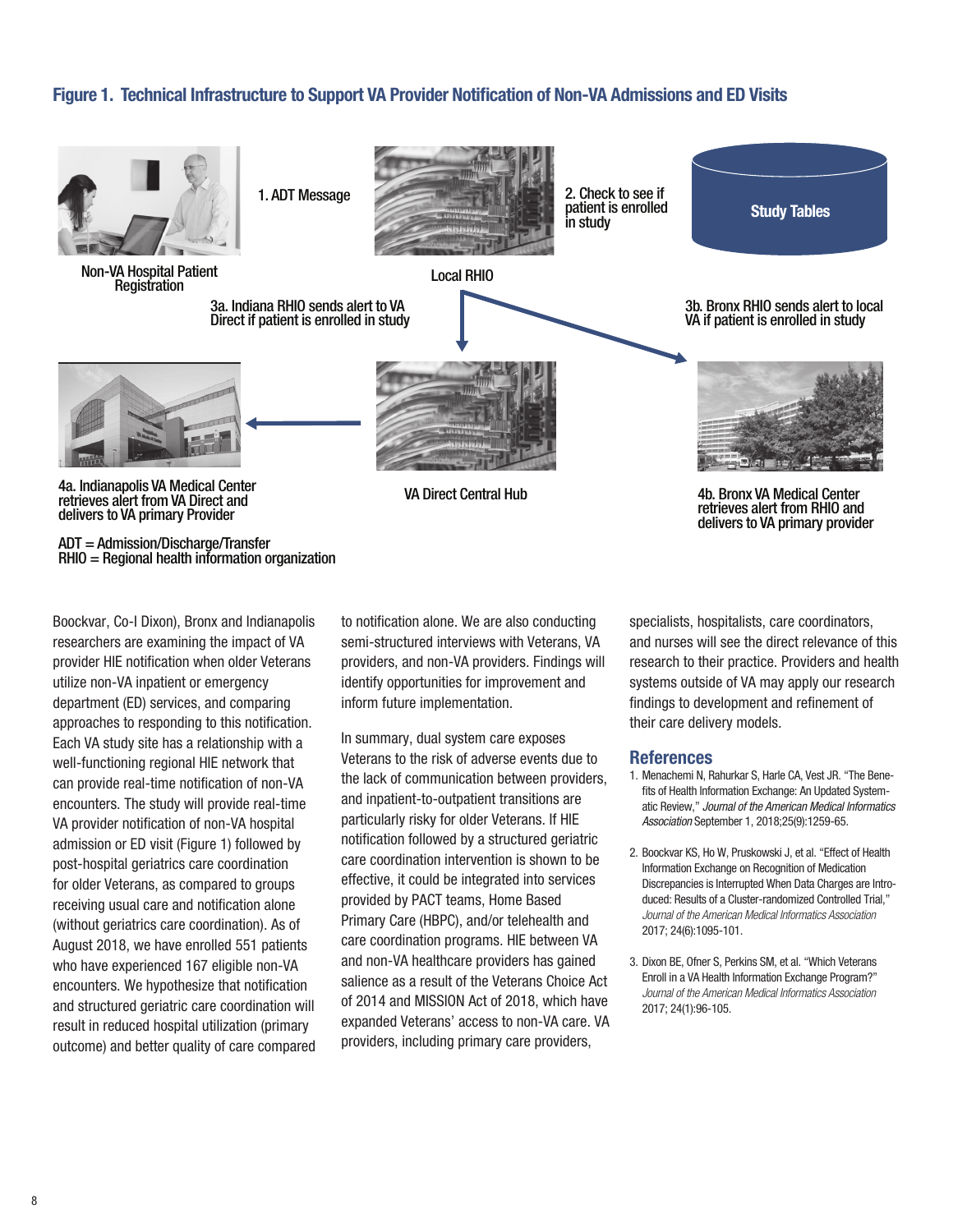# Harnessing the VHA EHR to Improve **Prevention and Identification of Pressure Ulcers**

 The VHA Spinal Cord Injury/Disorders (SCI/D) complications suffered by Veterans with system of care consists of an integrated network of care providers based on the longstanding hub and spoke model, with the SCI/D Centers serving as the hub. Locally accessible SCI/D primary care is provided at select VHA facilities within specifed catchment areas, which then serve as the 'spokes' supporting the SCI/D system of care. Quality assurance studies have found that there are relatively few hospital-acquired pressure ulcers among Veterans in the VHA SCI/D system of care, yet pressure ulcers are still among the most significant spinal cord injuries, resulting in lower quality of life and increased cost of care.

multiple facilities. Across VHA, clinicians employ the Braden Scale to measure risk and make decisions about pressure ulcer prevention efforts in both the inpatient and outpatient setting. While the Braden Scale is the most widely used pressure ulcer risk assessment tool in the United States, researchers originally devised the scale for nursing home populations, so it may not adequately measure risk in Veterans with SCI/D, particularly those living in the community. Information stored in the VHA electronic health record (EHR) offers an important opportunity to target prevention strategies and improve outcomes for these high-risk Veterans by developing improved risk models that combine longitudinal data from

A recent study undertaken by researchers at the James A. Haley Veterans Hospital in Tampa sought to capture this opportunity by using information from the VHA EHR to develop improved risk models and assessment tools for pressure ulcers in Veterans with SCI/D. In consultation with an expert panel and VHA SCI/D leadership, Tampa investigators are targeting these new models to serve community dwelling Veterans. The study identifed potential risk factors through a literature review that was supplemented with expert panel discussion

and review. The study examined nearly 100 potential risk factors, including patient demographics, co-morbidities, severity of injury, living situation, and travel distance to an SCI Center. We employed both traditional methods based on structured data (ICD-9-CM, etc.), combined with text extraction and classification techniques. The study findings serve as an example of how combining text with structured data can improve identification of pressure ulcers.

Employing a five-year (FY 2009-2013) longitudinal retrospective cohort design, we obtained data from the VHA national EHR including both structured (i.e., coded in database or table) and narrative (i.e., text in clinical notes) data. In our analysis of structured data, we examined over one million records of inpatient and outpatient care in the VHA, care paid for in the community by VA, medication and laboratory data, and information about equipment provided by VA. We analyzed all inpatient and outpatient clinical text (over nine million records), employing two distinct text-based techniques to identify pressure ulcers. We used both top down, rulebased, natural language processing (NLP), and bottom up, machine learning, statistical text mining (STM).

We emphasized specificity in our interpretation of text results. For NLP, we required both evidence of a term describing a pressure ulcer (pressure ulcer, pressure sore, etc.) and a description of the ulcer stage to be considered a case. For STM, we required two documents with probabilities of 0.75 or higher of correctly identifying a pressure ulcer found within one month to classify a case as positive. We defned inclusion criteria as follows:

- Veterans with SCI (excludes MS and ALS), seen at an SCI/D Center (hubs) during FY 2009;
- Veterans with no evidence of a pressure ulcer in the prior 12 months; and
- Veterans who had at least one Comprehensive Preventive Health Evaluation in the study period.

Stephen L. Luther, PhD, MA, and Dezon Finch, PhD, James A. Haley Veterans Hospital, Tampa, Florida

#### Key Points

- The VHA EHR offers an important opportunity to improve outcomes for Veterans with SCI/D by improving identification of pressure ulcers and targeting prevention strategies.
- A recent study used information from the VHA EHR to develop risk models for identifying pressure ulcers among Veterans with SCI/D.
- This study found that by combining structured data with text-based data, researchers could improve pressure ulcer case identification in the research cohort.

The SCI/D Centers are required to offer the preventive health exam annually. While Veterans may or may not take advantage of the service, when they do, it represents an opportunity for clinicians to identify risk early. The first annual exam completed by our cohort Veterans during the study period became a reference point for the analysis, with risk factors identifed in the year before the exam, and the first recorded pressure ulcer within one year after the exam treated as an incident case.

Findings from our research illustrate how combining structured data and text-based data can improve pressure ulcer case identification, a crucial component of the study.

A total of 15,819 Veterans were seen at the VHA SCI/D System of Care in FY 2009. Of these, we excluded Veterans if they had MS/ ALS ( $n = 2,114$ ), a pressure ulcer in 2008 or before their first preventive exam ( $n =$ 4,715), or if they did not have an annual exam in the five-year study period ( $n = 3,740$ ). The remaining study cohort  $(n = 5,250)$ participants were predominantly male (97 percent), white (70 percent), with a mean age of 57. Most Veterans (70 percent) lived with nuclear or extended family, a caregiver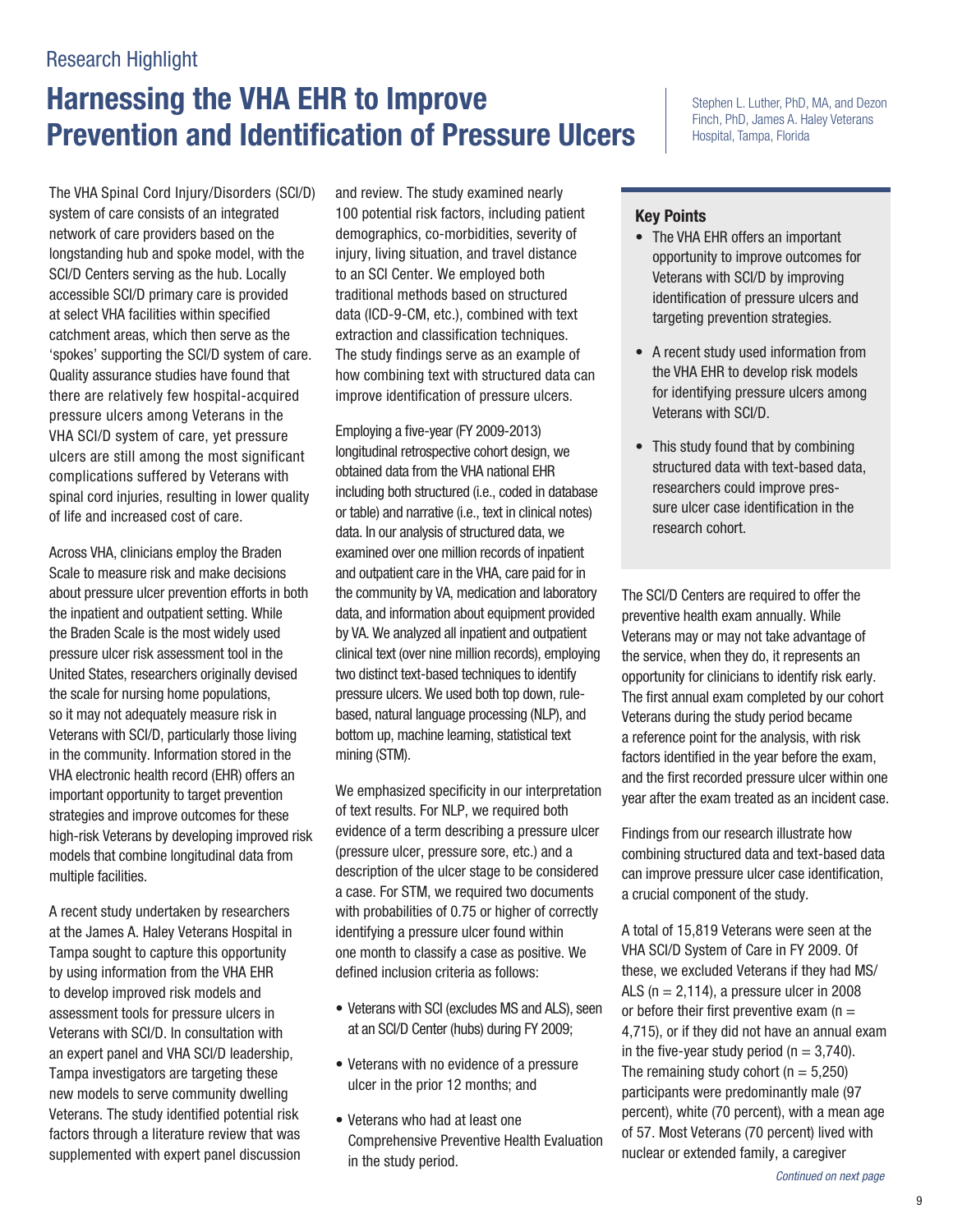#### Figure 1. Number of New Pressure Ulcer Cases Identifed within One Year, by Method



or roommate (70 percent), while 26 percent lived alone. We selected a stratifed sample of 1,233 text documents from across study facilities. Clinical annotators then reviewed the text documents, and a clinical expert adjudicated them in order to create a reference standard for NLP/STM analysis. Using structured (inpatient and outpatient ICD-9-CM codes) data alone, we found the incidence of pressure ulcers at three, six, and twelve months to be 4.3 percent, 6.3 percent, and 8.6 percent. When we combined structured and text data, we found the incidence more than doubled to 9.9 percent, 12.8 percent, and 18.1 percent at three, six, and twelve months, respectively.

These results suggest that ICD-9-CM data alone underestimate the incidence of pressure ulcers. Our finding supports the concerns

expressed during the expert panel discussions. We improved the identification of incident pressure ulcers by combining traditional ICD-9-CM with two text analysis techniques.

Figure 1 presents a Venn diagram of results for each method at one year. While we found significant overlap, each method identified unique cases. NLP contributed the greatest number of unique cases ( $n = 361$ ) followed by ICD-9-CM (79) and STM ( $n = 20$ ). NLP requires much more effort to complete chart review and in the programming of rules but provides more specific information for subsequent analysis. STM requires simple labeling of documents as case/not case and can be very effective depending on the task. Combining the techniques can maximize results when studying complex clinical problems in big data. HSR&D has made significant investment in infrastructure to enable researchers to access text-based data to supplement traditional secondary data resources. Leveraging the resource of text-based data and analytic environment allowed us to better describe the incidence of pressure ulcers among Veterans with SCI/D.

- Wound Repair and Regeneration 2015; 23(1):44-56. 1. Wilchesky M, Lungu O. "Predictive and Concurrent Validity of the Braden Scale in Long-term Care: A Meta-analysis,"
- 2. VA HSR&D IIR 12-064 Leveraging Information in the EHR to Measure Pressure Ulcer Risk in Veterans with SCI.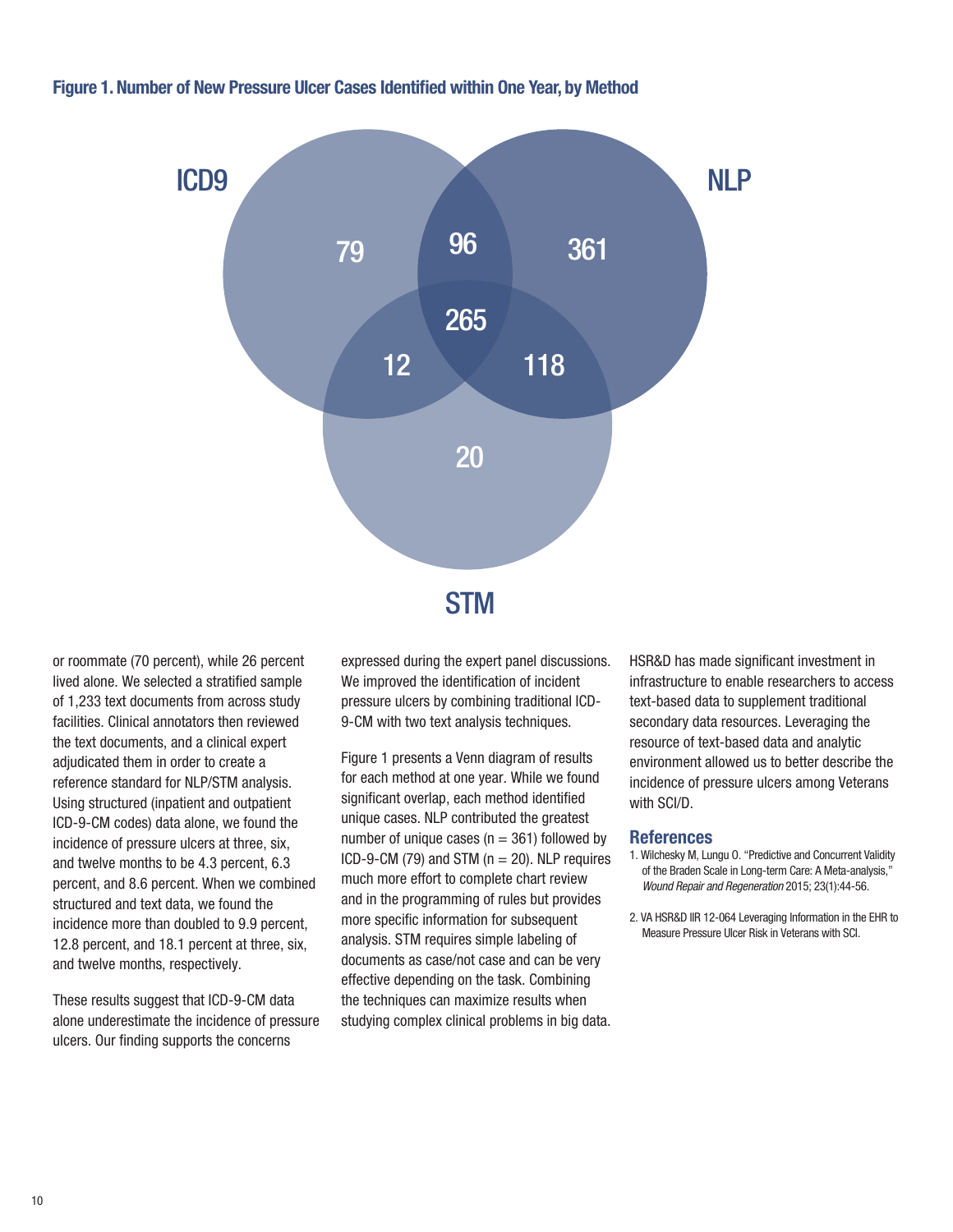# My HealtheVet Supports Veterans' Jeff Nicklas, MA, Carolyn Purington, MPH, Timothy Hogan, PhD, **Management of Diabetes Organization and Implementation Research (CHOIR)**, Edith Nourse

The My HealtheVet (MHV) patient portal and personal health record allows patients convenient access to a subset of information contained in their electronic health records, including laboratory, pathology, and radiology results, clinical progress notes, wellness reminders, immunization records, and medication history. The MHV portal also contains beneficial features such as secure messaging, online reflls, trusted health information resources, and the ability to self-enter and track health information. While the upcoming electronic health record migration to Cerner may impact the content and appearance of My HealtheVet, the future version of the portal will no doubt continue to provide VA patients with access to these valuable features.

Nearly 25 percent of Veterans receiving care from VA have diabetes.<sup>1</sup> Current work at the Bedford VA examines how Veterans use MHV for their diabetes management. As part of this research, 40 Veterans participated in interviews in which they described their overall management of diabetes and how MHV and other technologies support their diabetes management.

### Secure Messaging

Secure messaging (SM) emerged from our data as an important and widely used feature of MHV. First introduced in 2008, SM is a secure email message exchange that enables asynchronous patient-provider communication outside of the traditional face-to-face clinical visit. Nearly 2 million Veterans have opted in to use SM; research has found that SM is helpful to Veterans for requesting medication renewals and reflls, scheduling appointments or tests, and reporting or asking about medication or other health issues.<sup>2</sup>

For rural Veterans, SM enables increased access to healthcare teams. In our interviews, one Veteran described living far away from the nearest hospital or clinic in an area with unreliable cellular phone service. SM became a platform to enable the patient to maintain reliable and clear communication with their

healthcare team despite these obstacles. For other Veterans, SM enabled them to ask questions or express concerns as they came up, whether on the weekend or in the evenings.

### Blue Button

The Blue Button enables Veterans to view, download, and print or share important health information extracted from their electronic health record. A number of those we interviewed reported that, following a visit, they will look at their notes to remember important information, confrm changes to their care plan, or contact their provider and correct any information that they believe was entered incorrectly. Veterans mentioned notes as being especially helpful at the time of a health crisis, such as a new cancer diagnosis, making it easier to share accurate health information with family members.

Veterans most frequently cited their ability to view lab and test results as a beneficial feature of the Blue Button, helping them to prepare questions for upcoming face-to-face visits with care providers. Others stated that they download and print their results so that they have a paper copy to take with them to visits with any non-VA care providers.

### Medication Reflls

In our study, Veterans reported that the most helpful aspect of MHV was their ability to refll prescriptions. One Veteran commented that they combine this feature with other medication management strategies so they know when they are running low and can plan ahead to order reflls. For those who live far from a hospital or pharmacy, the medication refll feature means that they can stay current with their medications without needing to travel.

Not every MHV feature is perceived as helpful, however. While measuring and tracking one's blood glucose is important for diabetes management, patients preferred to do so outside of MHV. The design of the portal is such that patients must log in and click through multiple screens in order to enter and

Stephanie Shimada, PhD, all with HSR&D's Center for Healthcare Rogers Memorial Veterans Hospital, Bedford, Massachusetts

#### Key Points

- Managing physical activity, diet, medications, and tracking blood glucose levels are critical tasks for diabetes self-management.
- Preliminary analysis of interviews with Veterans at the Bedford VA reveal a number of MHV features that are important for diabetes management.
- Secure messaging, Blue Button, and medication refills are just a few of the MHV features that help Veterans stay informed and engaged in their diabetes care.

track their readings. Many patients track their readings manually, or via phone apps, instead of using MHV. However, patients report that, if developed, they would choose an MHV app over their existing options. Veterans' experiences can inform wish lists for future improvements to MHV.

MHV features such as medication refills and SM enable Veterans to accomplish important self-management tasks from home in a timely manner. The introduction of electronic communication features and the Blue Button empower patients to engage and participate in their own care. Overall, Veterans were enthusiastic about their experience with MHV. The team is currently working with three Veteran co-Investigators who are helping us incorporate these lessons learned into an MHV training for Veterans with diabetes.

- 1. US Department of Veterans Affairs. "Close to 25 percent of VA Patients Have Diabetes." 2015.<https://www.va.gov>/ health/NewsFeatures/20111115a.asp
- 2. Shimada SL, Petrakis BA, Rothendler JA, et al. "An Analysis of Patient-provider Secure Messaging at Two Veterans Health Administration Medical Centers: Message Content and Resolution through Secure Messaging," *Journal of American Medical Informatics Association*  2017; 24(5):942-9.